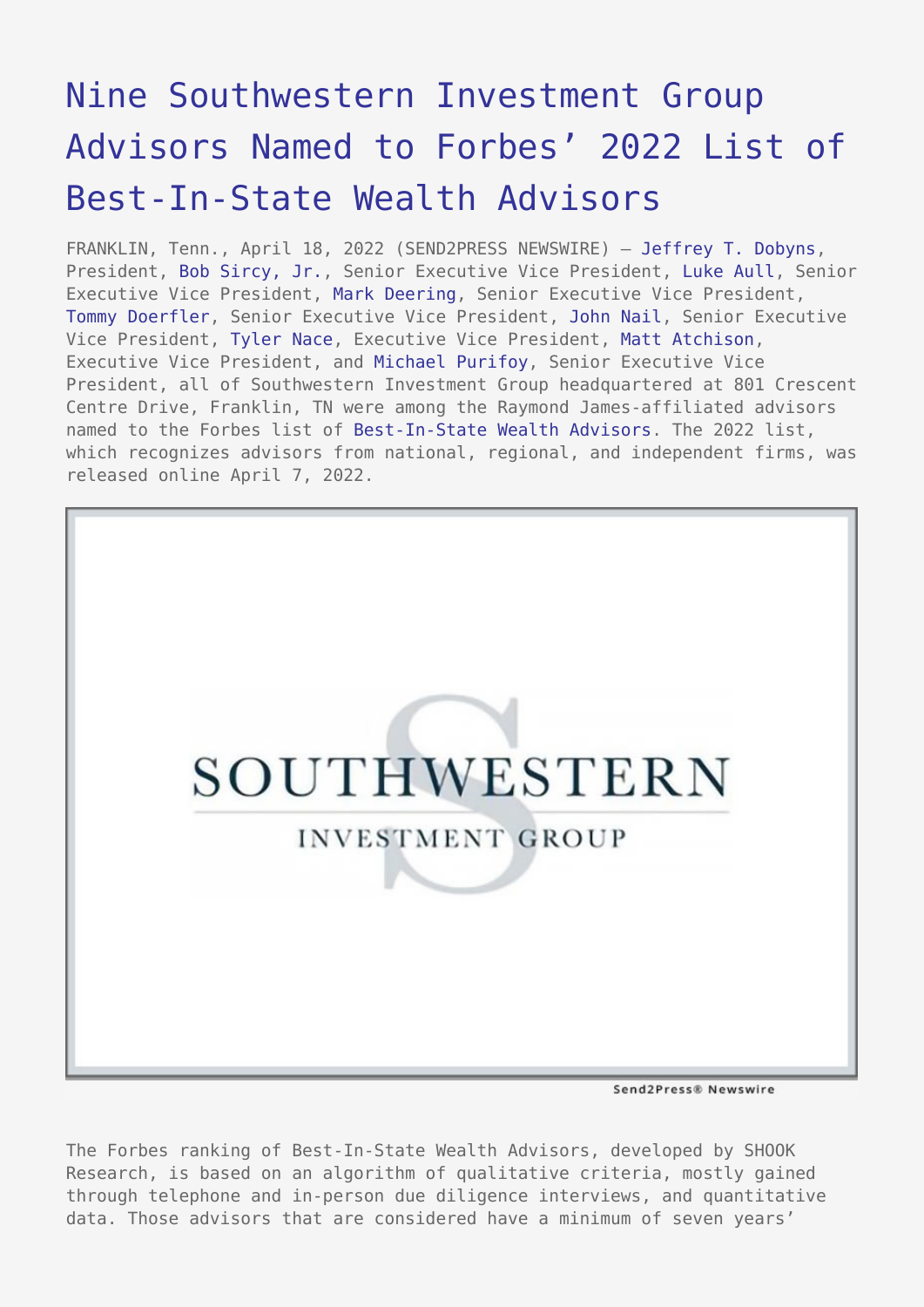experience, and the algorithm weights factors like revenue trends, assets under management, compliance records, industry experience and those that encompass best practices in their practices and approach to working with clients.

Southwestern Investment Group is a family of advisors who all follow the same guidelines and core values to put the client first. The company's overall objective is to design sensible financial plans that help to build and preserve money in a way that aligns with clients' overall well-being and goals for their financial futures. With a holistic approach to financial advising, the Southwestern Investment Group network empowers clients to take control of their finances and help achieve their dreams.

To reach the advisors at Southwestern Investment Group, more information can be found at <https://www.swinvestmentgroup.com/> or by calling 615-861-6100.

## **About Forbes ranking of Best-In-State Wealth Advisors**

Data provided by [SHOOK™ Research, LLC.](https://www.shookresearch.com/)

Source: Forbes.com (April, 2022). The Forbes ranking of Best-In-State Wealth Advisors, developed by SHOOK Research, is based on an algorithm of qualitative criteria, mostly gained through telephone and in-person due diligence interviews, and quantitative data. Those advisors that are considered have a minimum of seven years' experience, and the algorithm weights factors like revenue trends, assets under management, compliance records, industry experience and those that encompass best practices in their practices and approach to working with clients. Out of approximately 34,925 nominations received, based on thresholds, more than 6,500 advisors received the award. Portfolio performance is not a criteria due to varying client objectives and lack of audited data. This ranking is not indicative of an advisor's future performance, is not an endorsement, and may not be representative of individual clients' experience. Neither Raymond James nor any of its Financial Advisors or RIA firms pay a fee in exchange for this award/rating. Raymond James is not affiliated with Forbes or Shook Research, LLC. Please visit [https://www.forbes.com/best-in-state-wealth-advisors](https://www.forbes.com/best-in-state-wealth-advisors%20) for more info.

## **About Southwestern Investment Group**

As of 3/31/2022. Southwestern Investment Group was established in 2002 as an independent practice and manages more than \$5.8 billion in client assets. The advisors at Southwestern Investment Group are registered representatives with Raymond James Financial Services, a wholly-owned subsidiary of Raymond James Financial, which allows them to have the support of a large company while offering the personalized services of a small organization. Southwestern Investment Group uses sensible, sound, and conservative investment strategies and holistic services to enhance and help preserve your wealth. For more information, visit<https://www.swinvestmentgroup.com/>.

**About Raymond James Financial Services**